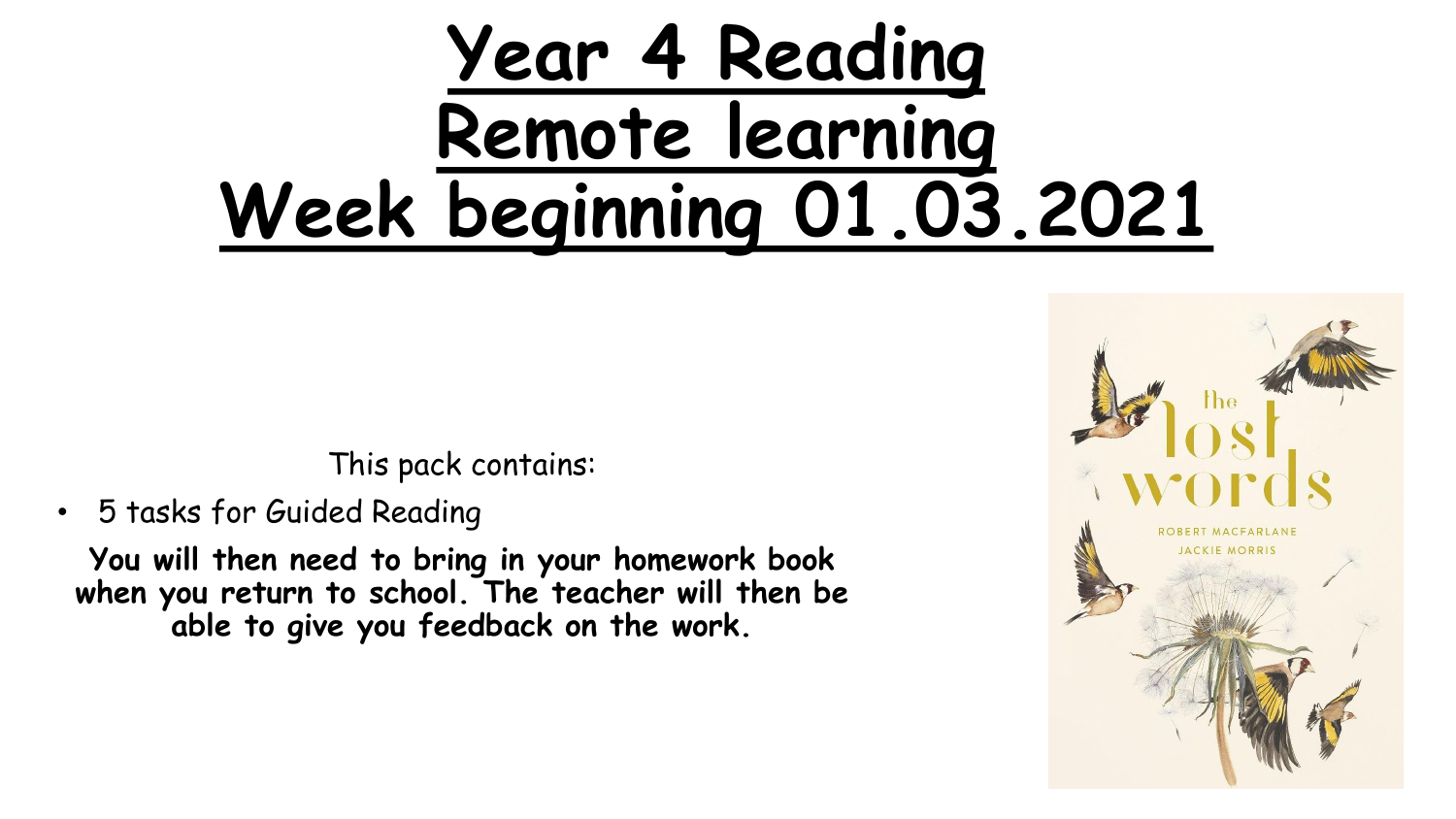# **Lesson 1 Can I identify Kennings within the poem?**

Welcome to Week 2 of the Lost Words! We spent last week learning a bit about the book. This week we will be looking more in-depth at the figurative language within the poems.

Hopefully you have seen what a Kenning is. If not, here is a reminder:



**Task**: Can you find all the Kennings within the Wren poem? Challenge: Can you find any metaphors, similes or alliteration? Answers are on the next page!



Now you think you see wren, now you know you don't.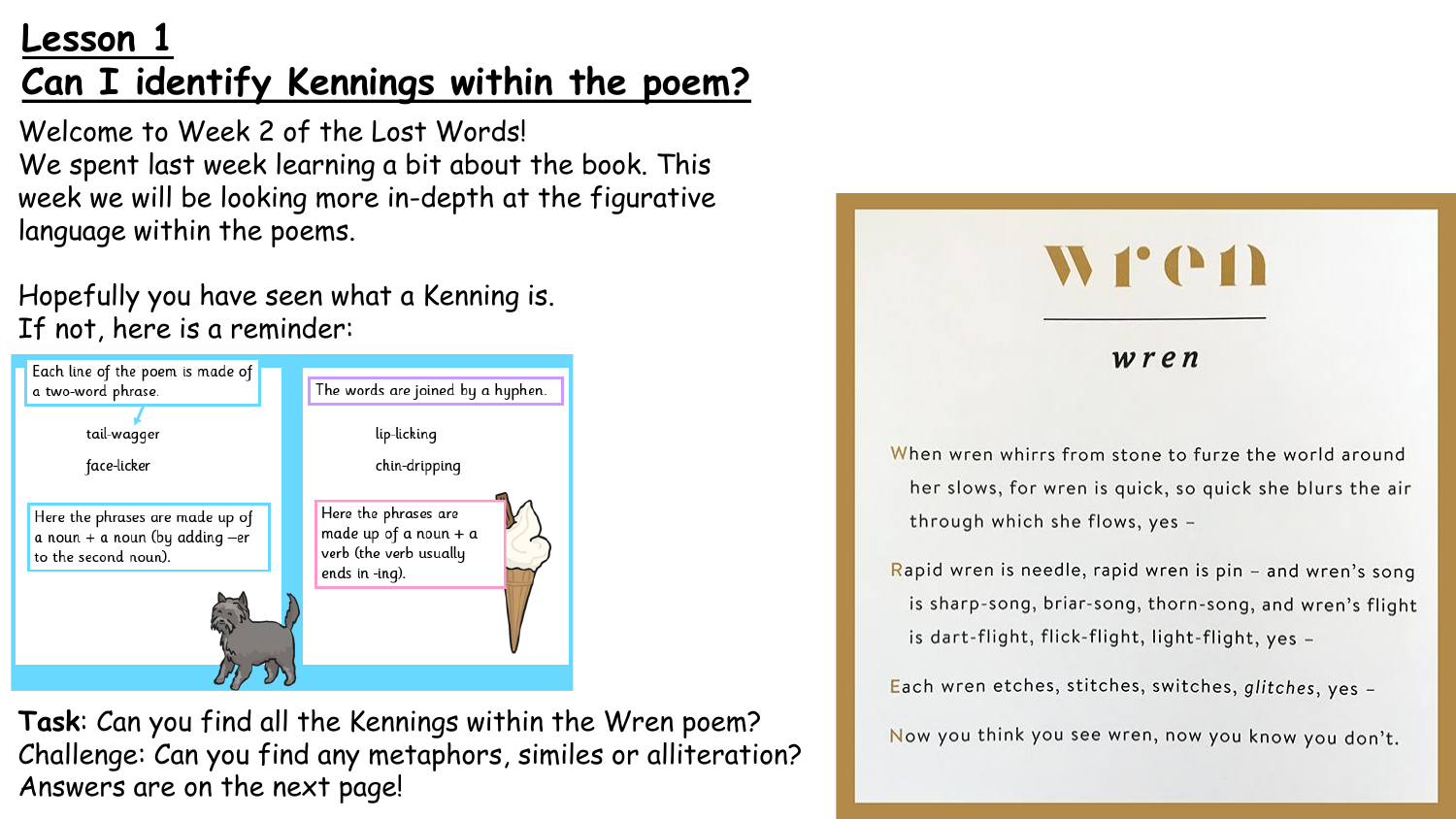# **Lesson 1 Can I identify Kennings within the poem?**

wren

WFCD

When wren whirrs from stone to furze the world around her slows, for wren is quick, so quick she blurs the air through which she flows, yes -

Rapid wren is needle, rapid wren is  $pin - and wren's song$ is sharp-song, briar-song, thorn-song, and wren's flight is dart-flight, flick-flight, light-flight yes -

Each wren etches, stitches, switches, glitches, yes -

Now you think you see wren, now you know you don't.

Here are the answers.

Hopefully you found all the Kennings!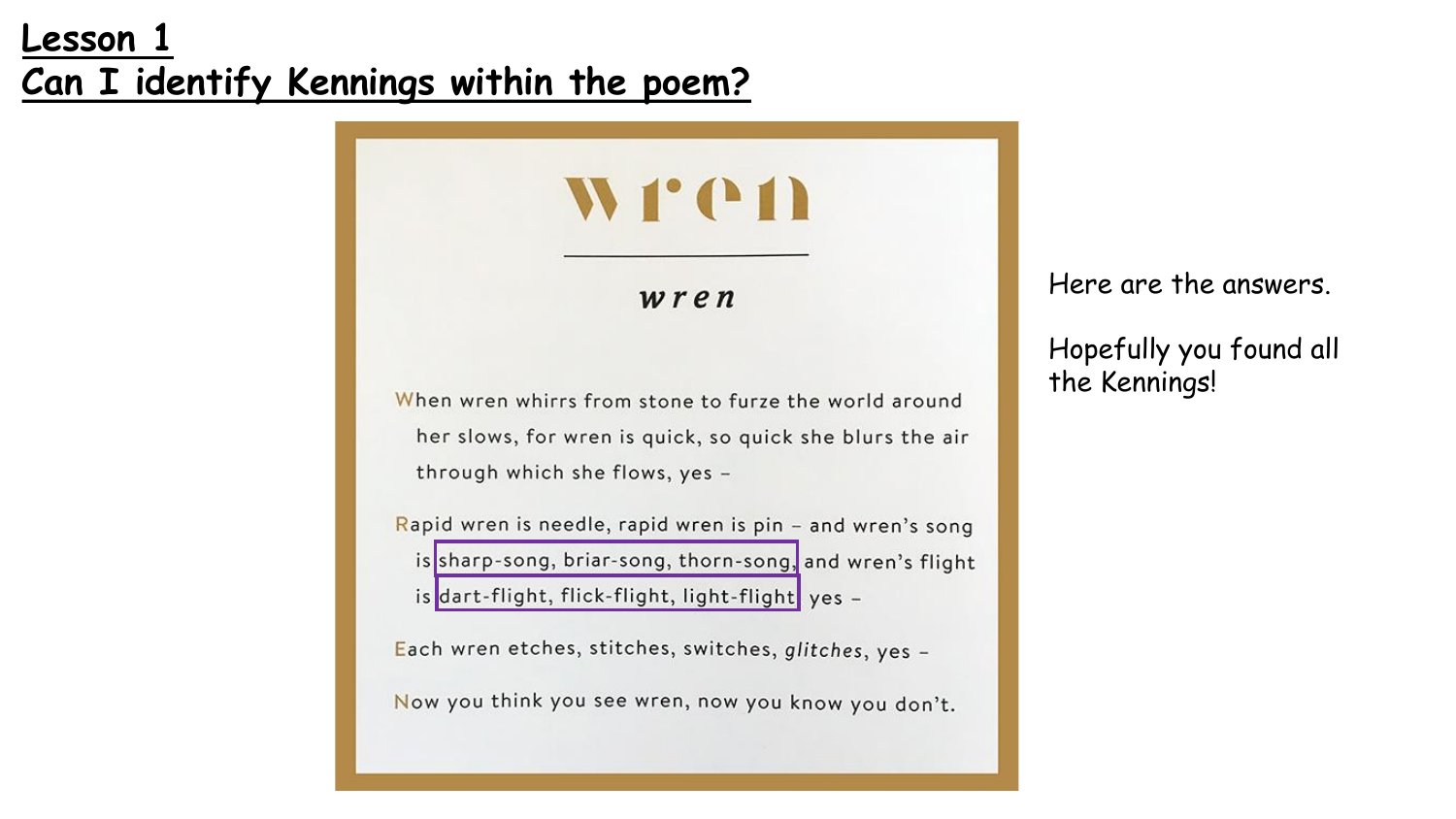# **Lesson 2 Can I identify Kennings within the poem?**

Today, we're going to see if you can find the Kennings within the Adder poem. When you have found them, have a think about what your favourite one is and why!

This poem also has lots of descriptive language. Can you highlight any? Look out for:

- Alliteration
- Metaphors

Answers are on the next page!

# adder

#### adder

A hank of rope in the late hot sun; a curl of bark; a six, an eight: For adder is as adder basks.

Deep in heather, coiled in gorse, sunk among the winter stones:

For adder is as adder hides.

Darts, diamond slides, sine-wave swerves, live-wire curves of force:

For adder is as adder glides.

Echo of snake, self-escape, a left-behind ghost: For adder is as adder sheds.

Rustle of grass, sudden susurrus, what the eye misses:

For adder is as adder hisses.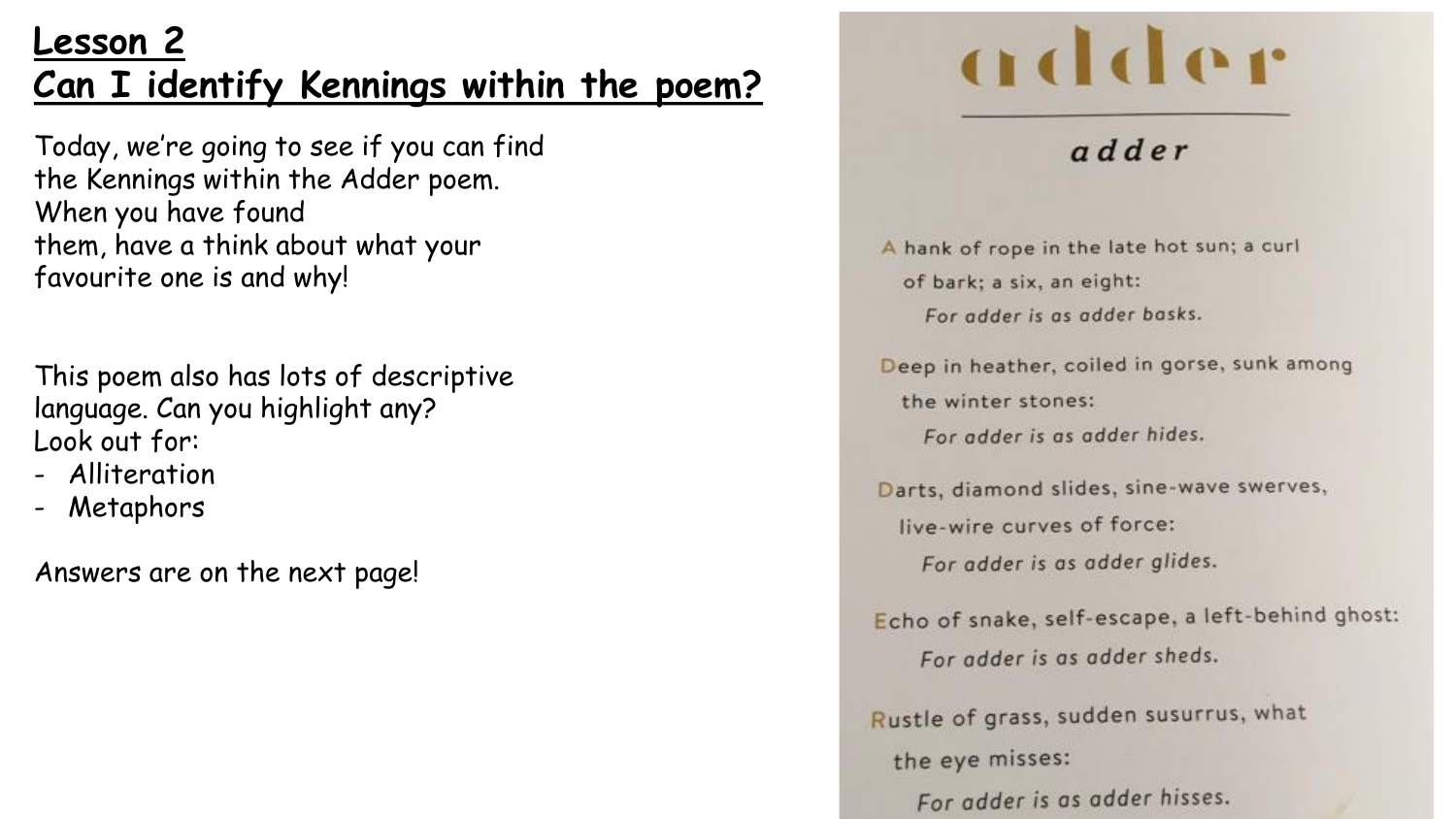# **Lesson 2 Can I identify Kennings within the poem?**

#### adder adder A hank of rope in the late hot sun; a curl of bark; a six, an eight: For adder is as adder basks. Deep in heather, coiled in gorse, sunk among the winter stones: For adder is as adder hides. Darts, diamond slides, sine-wave swerves, live-wire curves of force: For adder is as adder glides. Echo of snake, self-escape, a left-behind ghost: For adder is as adder sheds. Rustle of grass, sudden susurrus, what the eye misses: For adder is as adder hisses.

Here are the answers.

Hopefully you found all the Kennings!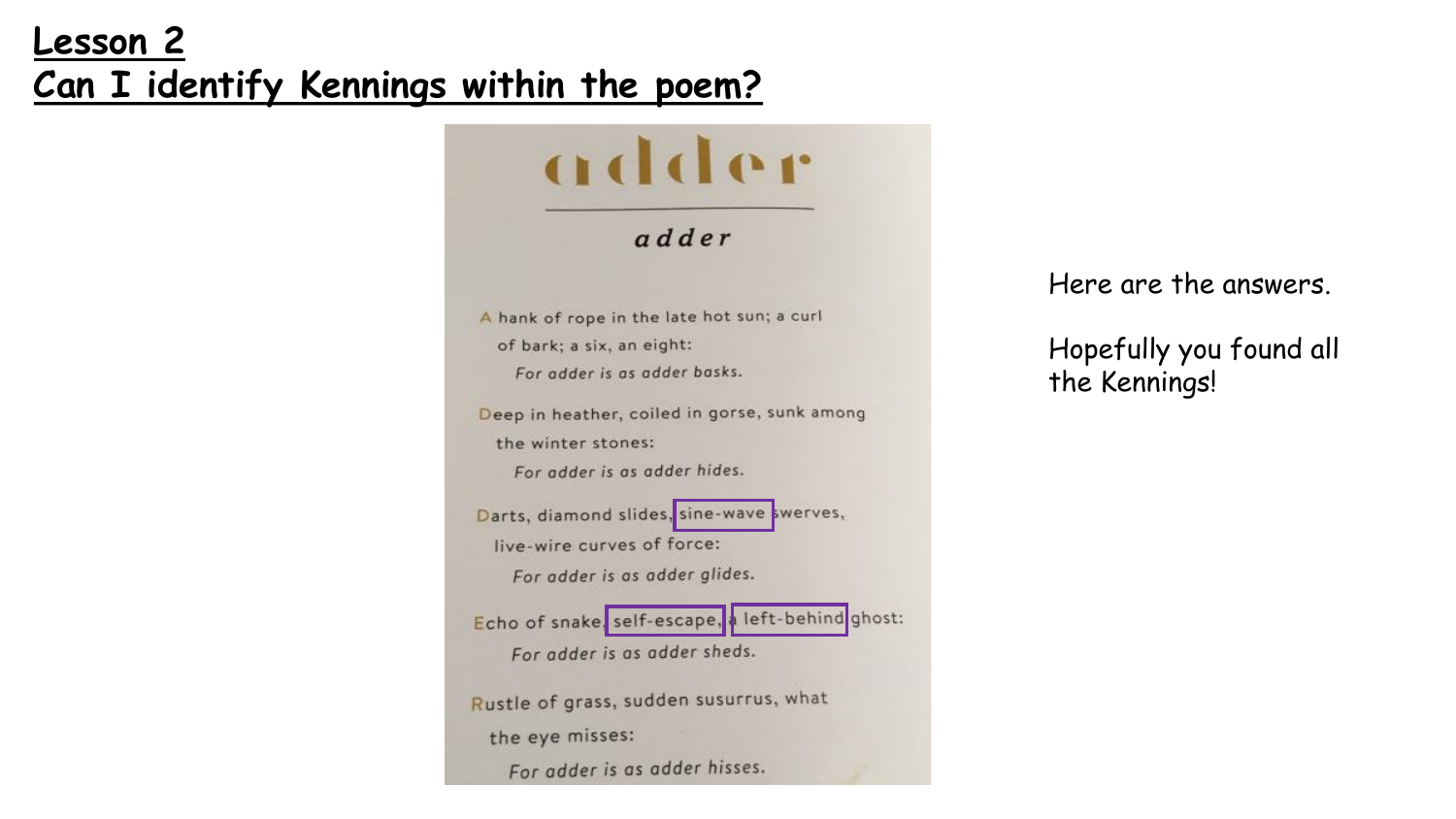# **Lesson 3 Can I create my own Kenning?**

Today, you are going to think of your own Kennings to describe either: another Lost Word **COR** A British animal (found on the matching images to words (Wk1Lesson1)

First, think about your animal and ask what nouns represent it? *For example: Fox – prey, nose, tail, hunter, predator, teeth*

What verbs could you use to describe your animal? *For example: Fox – attacking, eating, running, leaping, stalking*

Then, see if you can put them together in a Kenning: *For example:* 

> *Fox prey-attacker, nose-hunter, teeth-ripper*

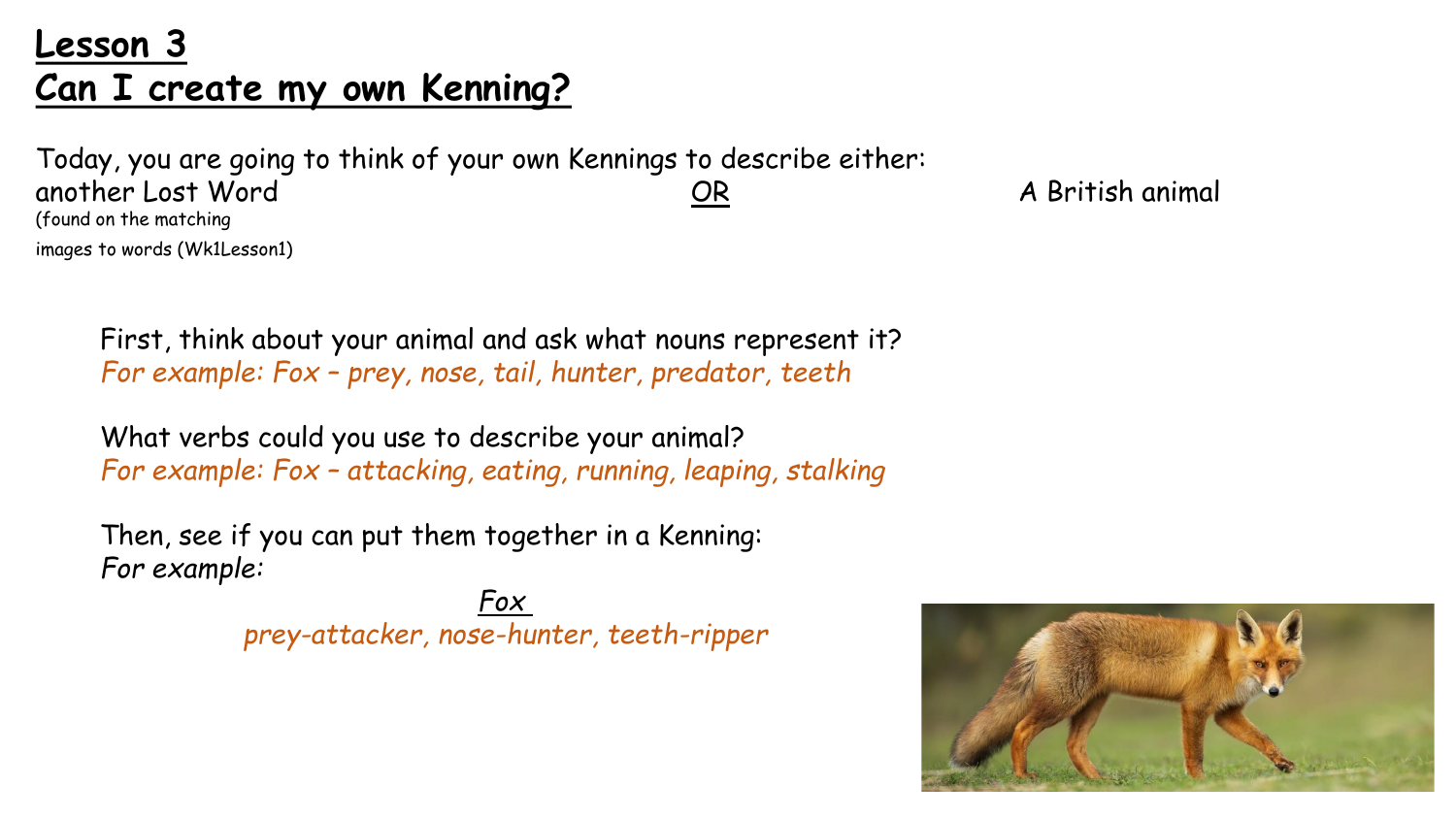Today, we are going to write up our Kennings into the shape of what we are describing. If you remember, we did something similar just before Christmas!

So, I'm going to be writing up my Kennings into the shape of a fox! Reminder: *prey-attacker, nose-hunter, teeth-ripper*